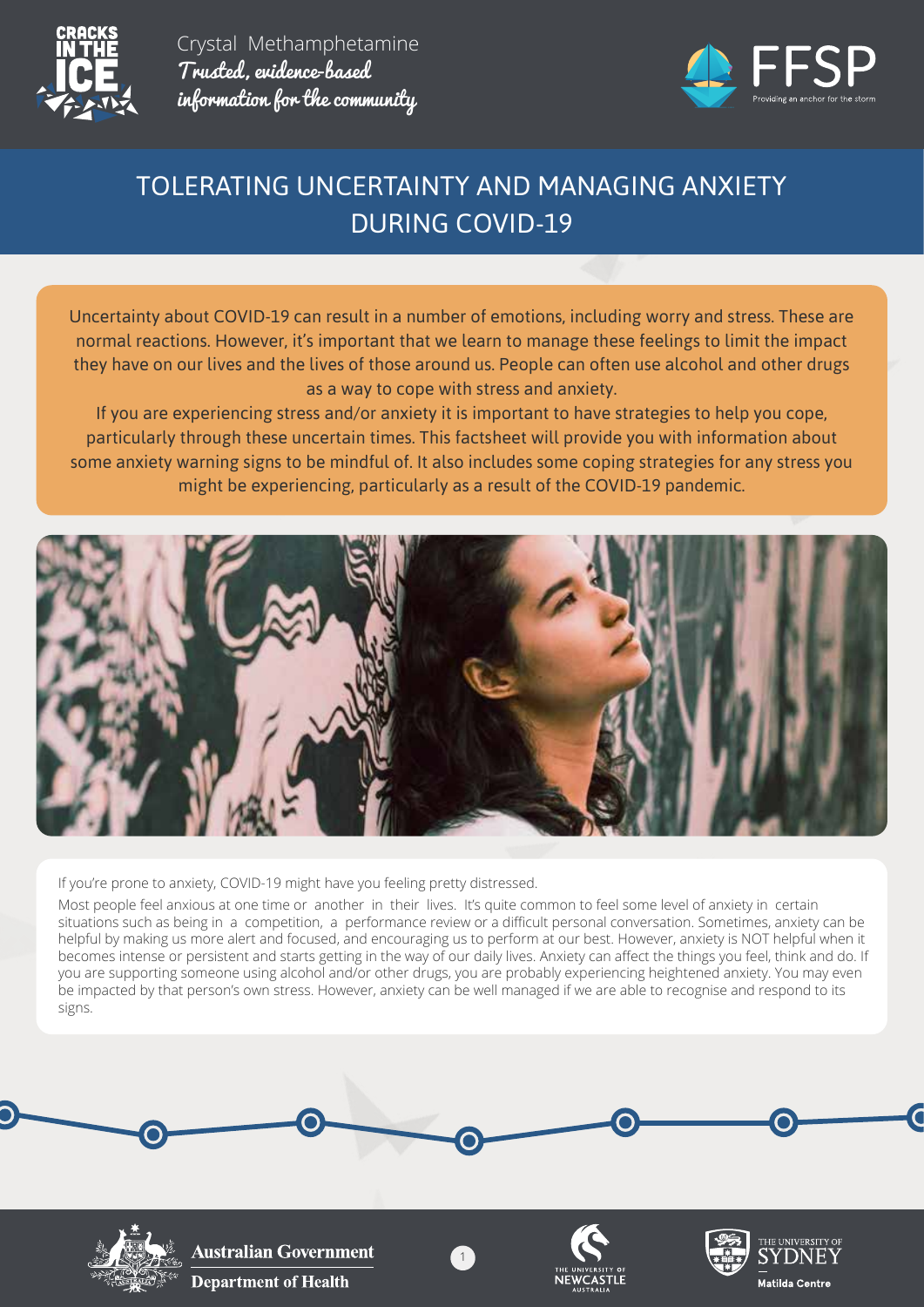



## SIGNS OF ANXIETY:



# WAYS TO COPE:

### **Stay healthy**

Eating well, sleeping well and staying active can help you manage the signs of. anxiety. It is important to ensure you are giving your body the nutrients it needs. This can help you sleep better, maintain your energy, and give you a greater sense of wellbeing.

- **Keep a well-balanced diet** and try to limit foods high in sugar and saturated fats. More information about maintaining a healthy diet can be found by clicking **here.**
- **Keeping your body moving.** Limiting the amount of time you spend sitting is beneficial for both your physical and mental health. Moving more can help to improve sleep and stress levels and is a good way to distract you from your worries. Consider adding stretching, walking, yoga, or strength exercises to your day.





**Australian Government Department of Health** 



2



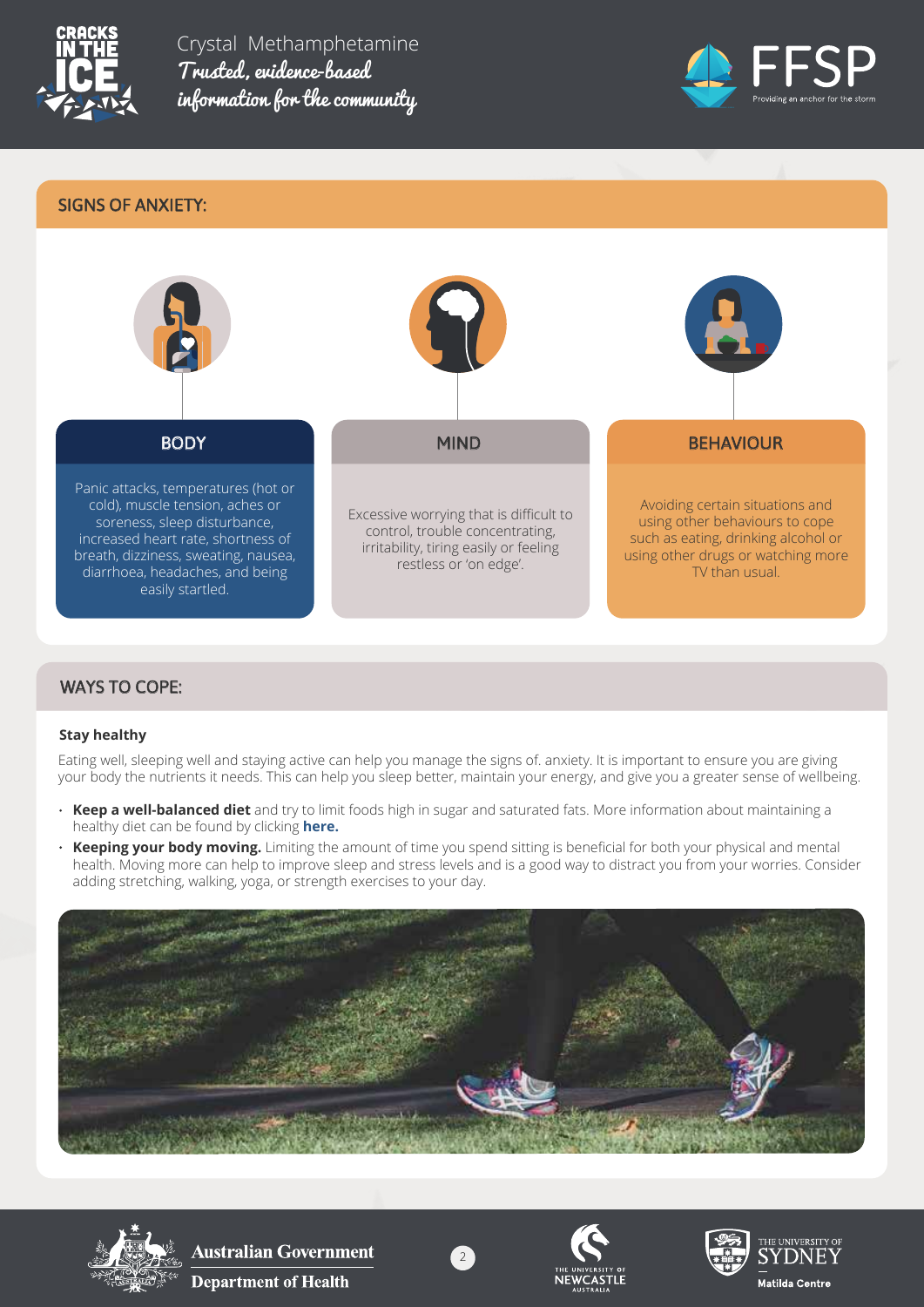



#### **Limit caffeine**

Caffeine is a nervous system stimulant, so it can produce similar symptoms to anxiety. This also means that if you are feeling anxious, adding caffeine can make the experience of these feelings worse. Caffeine is found in coffee, most teas, cola, and chocolate. It is important to avoid caffeine and alcohol or other drugs, as these can make symptoms of anxiety and depression worse.



#### **Practice relaxation/mindfulness**

Common symptoms of anxiety include muscle tension, racing thoughts, and uneven or rapid breathing. Practicing relaxation can help reduce these symptoms. There are many ways to practice relaxation, including mindfulness activities, breathing exercises, meditation, yoga, and muscle relaxation. These activities help focus your attention, awareness, and breathing which can help with relaxation and stress reduction.

One example is a diaphragmatic breathing exercise. By concentrating on slow, deep breathing, you can distract yourself from unpleasant thoughts or sensations. Find a quiet, comfortable place with minimal distractions and then follow these steps:

- 1. Take one normal breath.
- 2. Now try a deep breath (in through your nose until your chest and stomach rise).
- 3. Allow your belly to fully expand, and then exhale slowly. Repeat as needed.





**Australian Government Department of Health** 



3